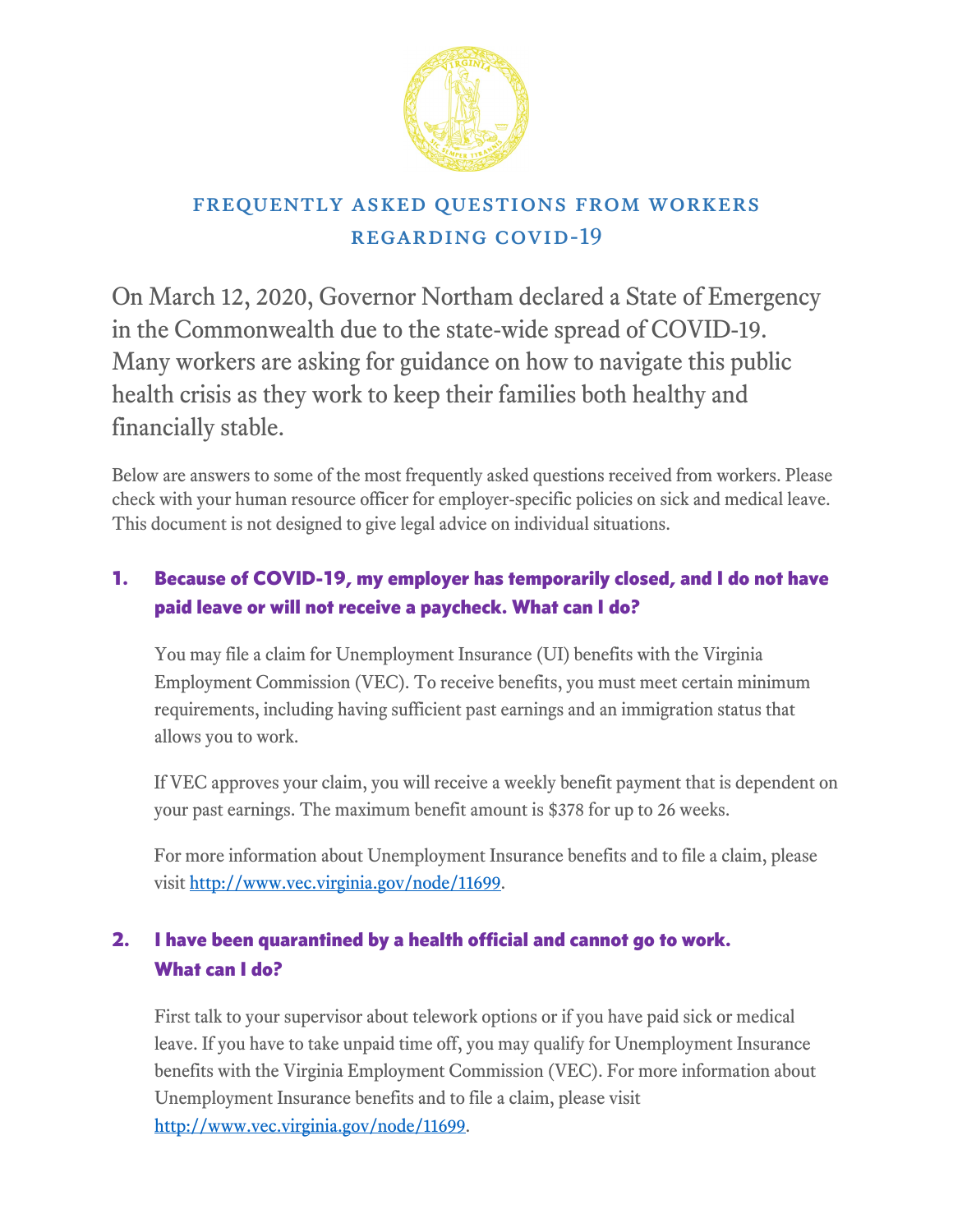#### 3. My employer has cut my hours back due to the coronavirus. What can I do?

If your weekly earnings fall below what would be your weekly unemployment insurance benefit, you may file a claim for partial Unemployment Insurance (UI) benefits with the Virginia Employment Commission (VEC). For more information about Unemployment Insurance benefits and to file a claim, please visi[t http://www.vec.virginia.gov/node/11699.](http://www.vec.virginia.gov/node/11699)

## 4. A close family member of mine has coronavirus, and I will stay home from work to take care of them. What can I do to receive income while I'm not working?

You may file a claim for Unemployment Insurance (UI) benefits with the Virginia Employment Commission (VEC). To receive benefits you need to meet certain minimum requirements, including having sufficient past earnings and an immigration status that allows you to work.

If VEC approves your claim, you will receive a weekly compensation depending on your past earnings.

For more information about Unemployment Insurance benefits and to file a claim, please visit [http://www.vec.virginia.gov/node/11699.](http://www.vec.virginia.gov/node/11699)

#### 5. Can I lose my job if I miss work because I'm sick with coronavirus?

If your employer is covered under the Family Medical Leave Act (FMLA), they may be required to provide you with up to 12 weeks unpaid leave. Leave from FMLA is awarded to individuals with a "serious" condition that is defined in the law as requiring inpatient care or three days continued treatment from a health care provider. The coronavirus does not necessarily present a "serious" condition, and the US Department of Labor has not issued guidance on this. Please check back here for updated information.

#### 6. I caught coronavirus from my work. Can I file a workers' compensation claim?

Please contact your human resources director for more information about your employer's policies. Workers' compensation claims are evaluated according to the condition and specific circumstances.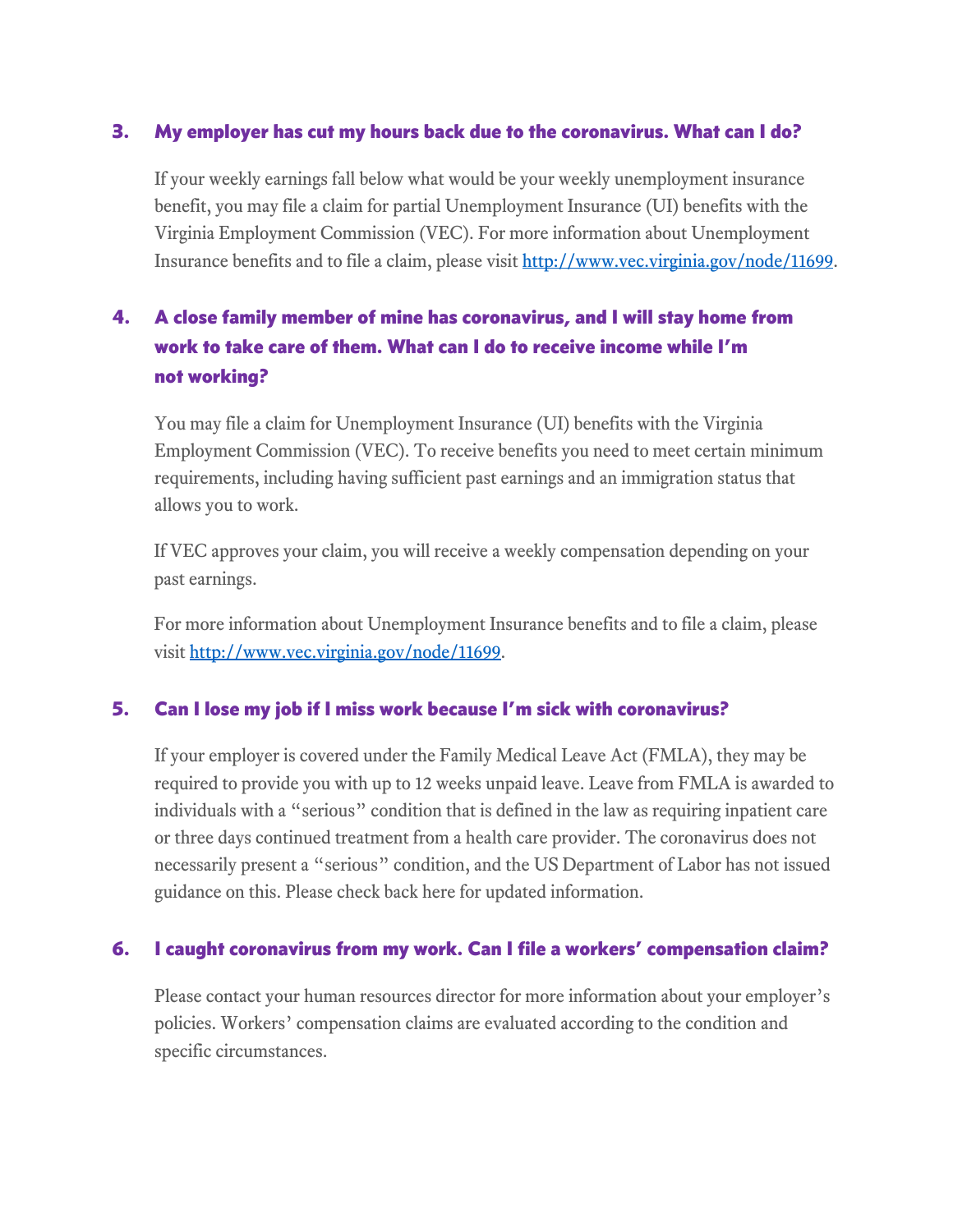#### 7. If I have coronavirus, what can my employer tell others about my condition?

All medical information on an employee is confidential and cannot be shared with other employees. For the safety of the workplace, an employer may disclose this information to a health authority.

The Health Insurance Portability and Accountability Act provides protections concerning disclosure of medical information. Information concerning disclosure of medical conditions can be obtained at (800) 368-1019.

## 8. Can my employer ask me if I have a health condition such as a weak immune system or existing condition that would be affected by coronavirus?

No. Your employer cannot ask you questions that might disclose a disability.

### 9. Can I lose my job if I have to stay home to care for a family member that is seriously ill with coronavirus?

If you meet certain requirements, your employer must provide you with up to 12 weeks of job-protected time off to care for a parent, spouse, domestic partner, minor child, or adult dependent child with a serious health condition.

These requirements include:

- 1) your employer has at least 50 employees within 75 miles of your worksite;
- 2) you have worked with the employer for at least a year; and
- 3) you worked at least 1250 hours in the year before you take time off.

The federal government is working on policies to help support sick and medical leave for all individuals affected by the coronavirus. Please check back here for updated information.

The Federal Family Medical Leave Act enforces requirements for paid sick leave. Information and assistance can be obtained at (866) 487 - 9243.

### 10. Can my employer not pay me if I am sent home early from work or told not to come in for a scheduled shift?

Yes. A Virginia employer is only required to pay an employee for the work performed.